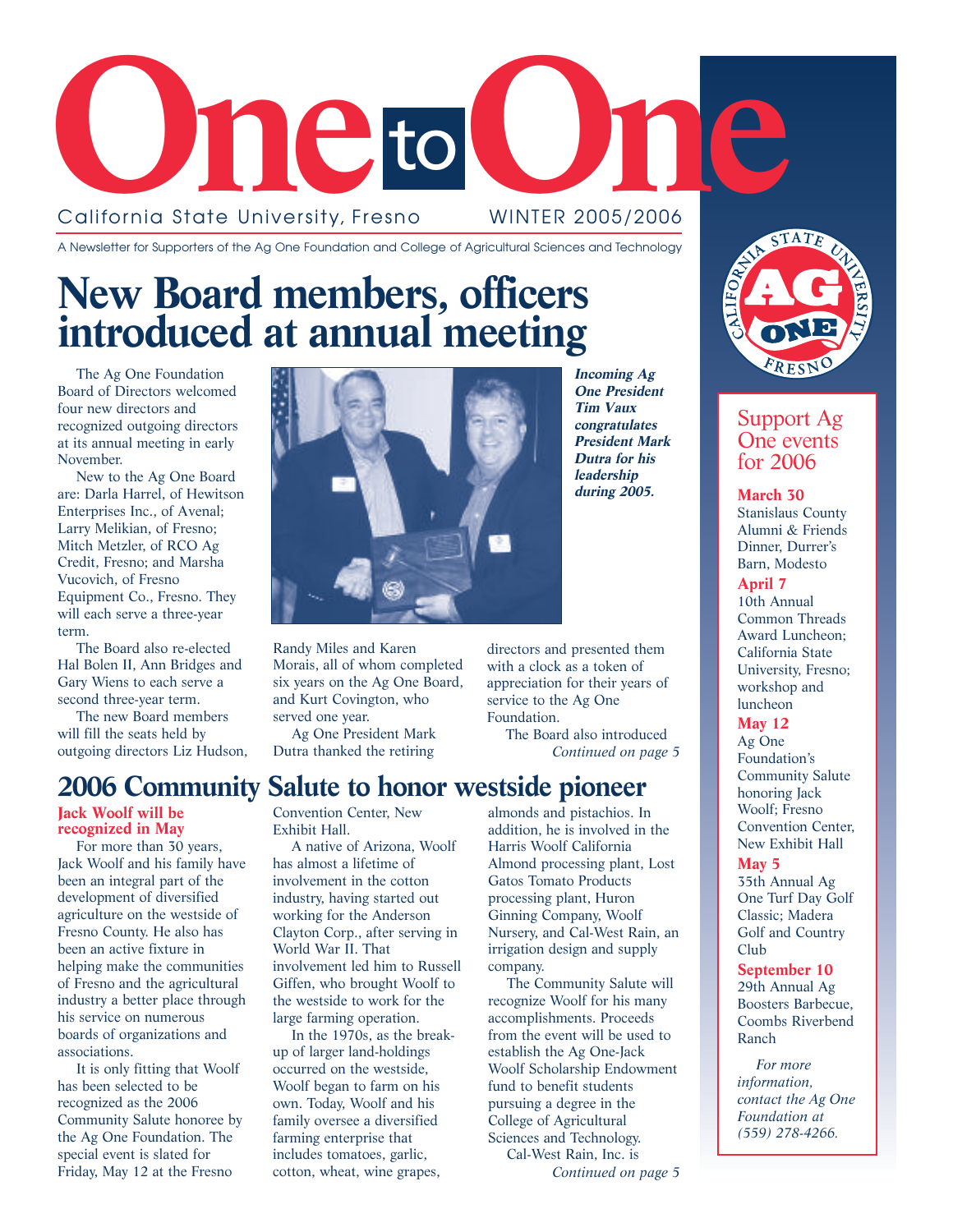# from the **president**

At the end of December, my tenure as president of Ag One came to a close, so this is also my last opportunity to address the Ag One members and supporters. In this issue, readers will be saying goodbye to several board members whose terms have been completed. We also have the opportunity to see the new board and officers.

This has been a highly

### *Mark Dutra Ag One Foundation 2005 President*

successful year for Ag One in raising

the awareness of the Foundation and the tireless hard work of the Board, volunteers, supporters, staff and to the many donors who contribute not only their time but make donations to the success of Ag One and the



College of Agricultural Sciences and Technology. For all of those individuals and businesses, thank

you for making this past year such a success.

At this year's annual meeting, I made a brief address to the retiring board, new board members and guests, *Continued on page 6*

# **from the dean**

*2006 Greetings* from the College of Agricultural Sciences and Technology! I continue to be amazed how quickly time flies by in this business. A few short months ago we celebrated the graduation of the Class of 2005 and then as the fall semester began, we greeted the Class of 2009. Here we are half way through the academic year and graduation for the Class of 2006 is just around the corner. Whew!

As you know, Dr. Carl Pherson retired after 30 years of service, and leaving a

## *Daniel Bartell Dean, College of Agricultural Sciences and Technology*

tremendous legacy of a well run and

financially stable University Agriculture Laboratory (UAL). Dr. Ganesan Srinivasan has taken over the UAL reigns and is doing a great job. As you'll note elsewhere in this issue, I will be stepping down as dean later this year after 14 years. We hope to have a new person directing the College by July 1, 2006. Also, we are in the midst of searching for 13 new faculty



to fill vacancies for the 2006 fall semester. In addition, we are in the midst of planning for a

comprehensive campaign comprised of new facilities and program enhancements in the areas of viticulture and enology, water, and food science and nutrition. You'll hear more about these plans in the coming months. Stay tuned!

With the holidays behind us, I'd sincerely like to wish you and your's a wonderful New Year.

# from the director

2005 has been a remarkable year for Ag One. Alumni, friends, volunteers, industry and the community – in other words you – have made this possible.

The Ag One endowment fund is at an all time high of \$4.6 million. For the current academic year (Fall 2005/Spring 2006), over \$210,000 will be awarded to nearly 200 deserving students.

The Community Salute honoring Virgil E. Rasmussen was the most successful yet. Nearly \$74,000 was added to

### *Alcidia Freitas Gomes Executive Director / College Development Director*

the existing endowment in his name. Plus, nearly 500 guests attended.

The Ag Boosters BBQ raised over \$37,000 for Ag One and California Women for Agriculture. In fact, this was the first time since the event began that Ag One received more than \$20,000.

The retirement of Dr. Carl Pherson provided an



opportunity for a festive evening recognizing his many accomplishments with a chuckle or two for

good measure. Not only did many people contribute to the Farmer Pherson fund but Farmer Pherson himself matched the many gifts. Those of you who know Dr. Pherson know that this was no easy task. Over \$11,000 has been raised and matched to date.

The 10th Annual Common *Continued on page 3*

#### **2006 AG ONE DIRECTORS Doug Benik** Dalena/Penrose & Associates Fresno **Hal Bolen II** Bolen, Fransen & Russell, Fresno **Ann Bridges** Hartford Investment Management AgriFinance, Fresno *Vice President* **Fermin Campos**

Campos Bros., Inc., Caruthers **Jerry DiBuduo** Ballantine Produce Co.,

Fresno **Mark Dutra** Paul Reinhart, Inc., Fresno

*President* **Daniel Errotabere** Errotabere Ranches, Riverdale

**Linda Glassman** Britz Fertilizers, Inc., Fresno *Secretary*

**Darla Harrel-Skinner** Hewitson Enterprises, Inc., Avenal

**R. Todd Henry** Gold Coast Pistachios, Fresno

**Larry Melikian** Fresno **Mitch Metzler** RCO Ag Credit, Fresno **Kirk Mouser, Jr.** Paramount Farms, Lost Hills **Pat V. Ricchiuti** P R Farms, Clovis

**Paul Rollin** Sweet Haven Dairy, Riverdale **Rod Stark**

Kingsburg Land Bank, Kingsburg

**Cristel Tufenkjian** Kings River Conservation District, Fresno *Treasurer*

**Tim Vaux** Dupont, Fresno *President*

**Marsha Vucovich** Fresno Equipment Co., Fresno **Chuck Ware** Wilbur-Ellis, Madera

**Gary Wiens** PG&E, Fresno **Sarah Clark Woolf**

Fresno **STAFF**

**Daniel P. Bartell** *Dean*, College of Agricultural Sciences and Technology **John Ganahl** *Legal Counsel*, Dowling, Aaron & Keeler, Fresno **Bob Glim**

*Advisor* **Alcidia Freitas Gomes** *Executive Director/College Development Director* **Christy Melvold** *Program Coordinator* **Thomas L. Hunt, CPA** *Auditor*, Thomas L. Hunt & Co., Fresno

**Harry Karle** *Advisor* **Margie Upton** *Administrative Assistant*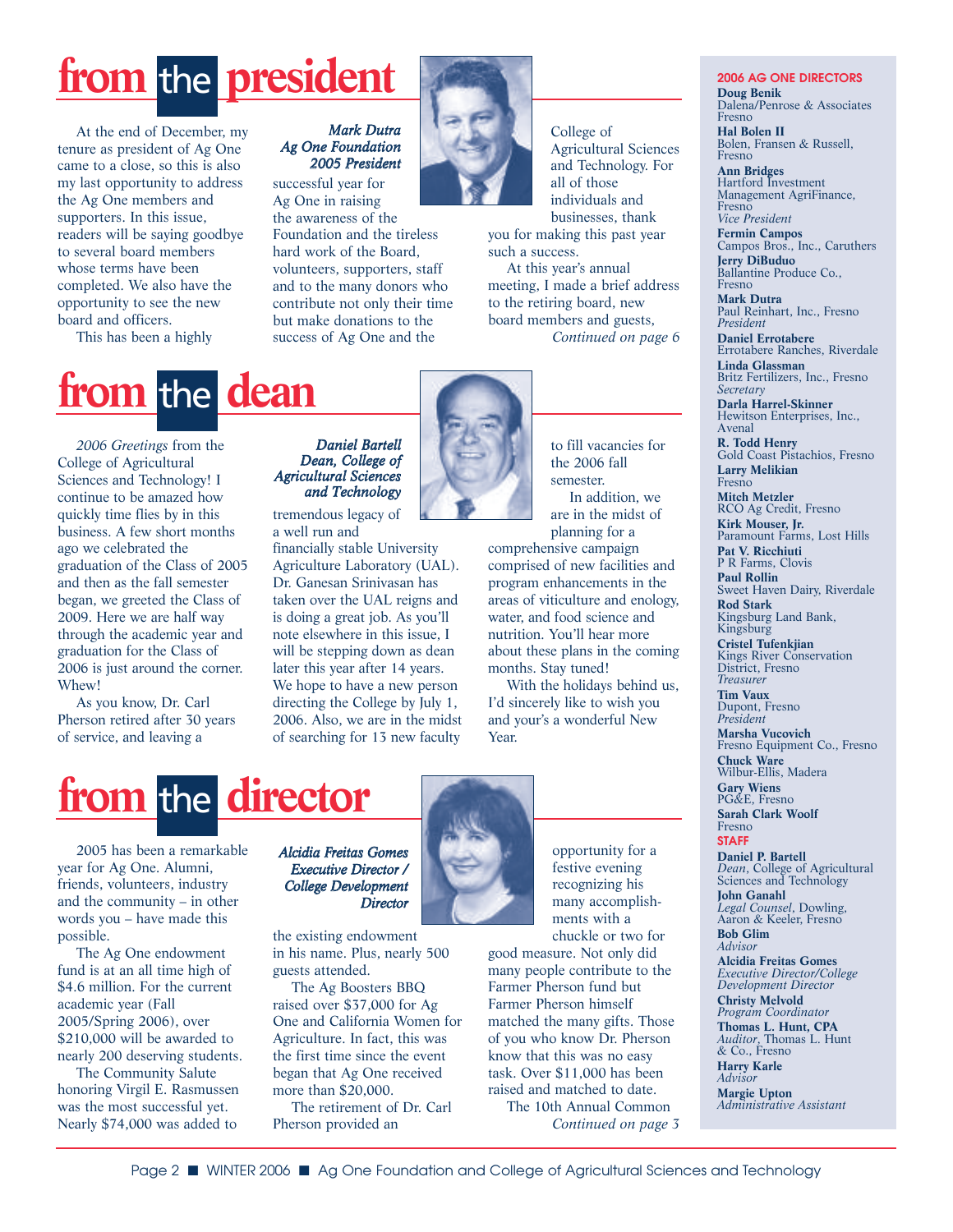# **Dean Bartell to retire in spring 2006**

Dr. Dan Bartell plans to step down as dean of the College of Agricultural Sciences and Technology (CAST) at California State University, Fresno, after 14 years but will remain active in special projects for the university.

Bartell will step down in spring 2006. He expects it will take until July 1 before his successor is hired, and he plans to stay on in his current role during the search and for a short transitional period after his replacement is hired.

Bartell will then take a year's leave, where he will be involved in projects that include the development of a planned Institute of Food and Nutrition Innovation, enhancement of the university's celebrated viticulture and enology program and continued development of the International Center for Water Technology on campus.

Bartell also plans to advocate for a greater role for non-land-grant institutions such as Fresno State in federal funding for research, education and outreach.

Bartell started his career in education as an instructor of biology at Davis and Elkins College in West Virginia. His entomology and administrative expertise took him to positions at the University of Illinois, Texas Tech University, Montana State University and Oklahoma State University.

Bartell served as CAST dean during a time of dynamic change and growth in the industry and at the university. During his tenure, an awardwinning commercial winery was developed which, through the sale of Fresno State wine, supports the enhancement of California wine and the academic endeavors of the college. Fresno State is the only university in the nation that has such a program.

### **Check out Ag One's new website!**

Now with just a click of the mouse, all the current information about the Ag One Foundation is available. The new Ag One Foundation website is up and running!

The web address is: www.agonefoundation.org. The site includes endowment and upcoming event information, past newsletters, news releases, links to several Fresno State websites, and Ag One staff contact information. Appearing soon will be planned giving information.

## **Kuhtz Memorial Scholarship presented**



**The James C. Kuhtz Memorial Scholarship was presented to student Lea Pereira, third from the left. She is joined by dairy professor Dr. Jon Robison, Beverly Kuhtz, Jim Kuhtz and Associate Dean Dr. Bill Fasse.**

## **From the Director**

#### *Continued from page 2*

Threads is set to honor a slate of incredible women from throughout our Valley on April 7 at Fresno State. Over the years, 45 women have been recognized for their sharing of time, talent and treasure!

Plans have begun for the 35th Anniversary of the Turf Day Golf Classic Tournament. This annual event was started by alumni and faculty in the Department of Plant Science. It is bigger and better than ever thanks to an active committee. Mark your calendar for May 5.

Planning for the 2006 Community Salute honoring pioneering westside farmer Jack Woolf is well underway. We are anticipating another record setting event. We hope to see you at this May 12 event.

Ag One, the College of Agricultural Sciences and Technology and most importantly future students are very fortunate to have had your support this year. I wish you and your families a Happy New Year.

## **Top Dog award recognizes Fresno State's finest**



**Jim Gomes, second from right, was the College of Agricultural Sciences and Technology alumni recipient for the Top Dog Awards, which were presented on Oct. 13 at the Save Mart Center. Congratulating Gomes were, from left, Richard and Susan Shehadey; Sharlene Gomes, Marlene Thrasher, Gomes and Alcidia Freitas Gomes. The honoree is the Senior Vice President, Marketing and Purchasing at California Dairies, Inc.**

## **Common Threads luncheon set**

Five women from Kings, Madera and Tulare counties will be honored on Friday, April 7 as the 2006 recipients of the 10th Annual Common Threads Awards, honoring women in agriculture for their community service and philanthropy.

The 2006 Common Threads recipients are Barbara Chrisman, of Visalia; Gay Hooper, of Hanford; Milenda "Millie" Meders, of Chowchilla; Sue Safarjian, of Kingsburg; and Patricia "Pat" Wickstrom, of Hilmar.

The awards are presented in

partnership with the Ag One Foundation, Fresno State's College of Agricultural Sciences and Technology and the California Agricultural Leadership Foundation.

The Common Threads Award recognizes women who have made a remarkable and visible contribution to the enhancement of their communities, and have past or present roots in agriculture.

Invitations will be mailed in February. Contact the Ag One office at (559) 278-4266 for details.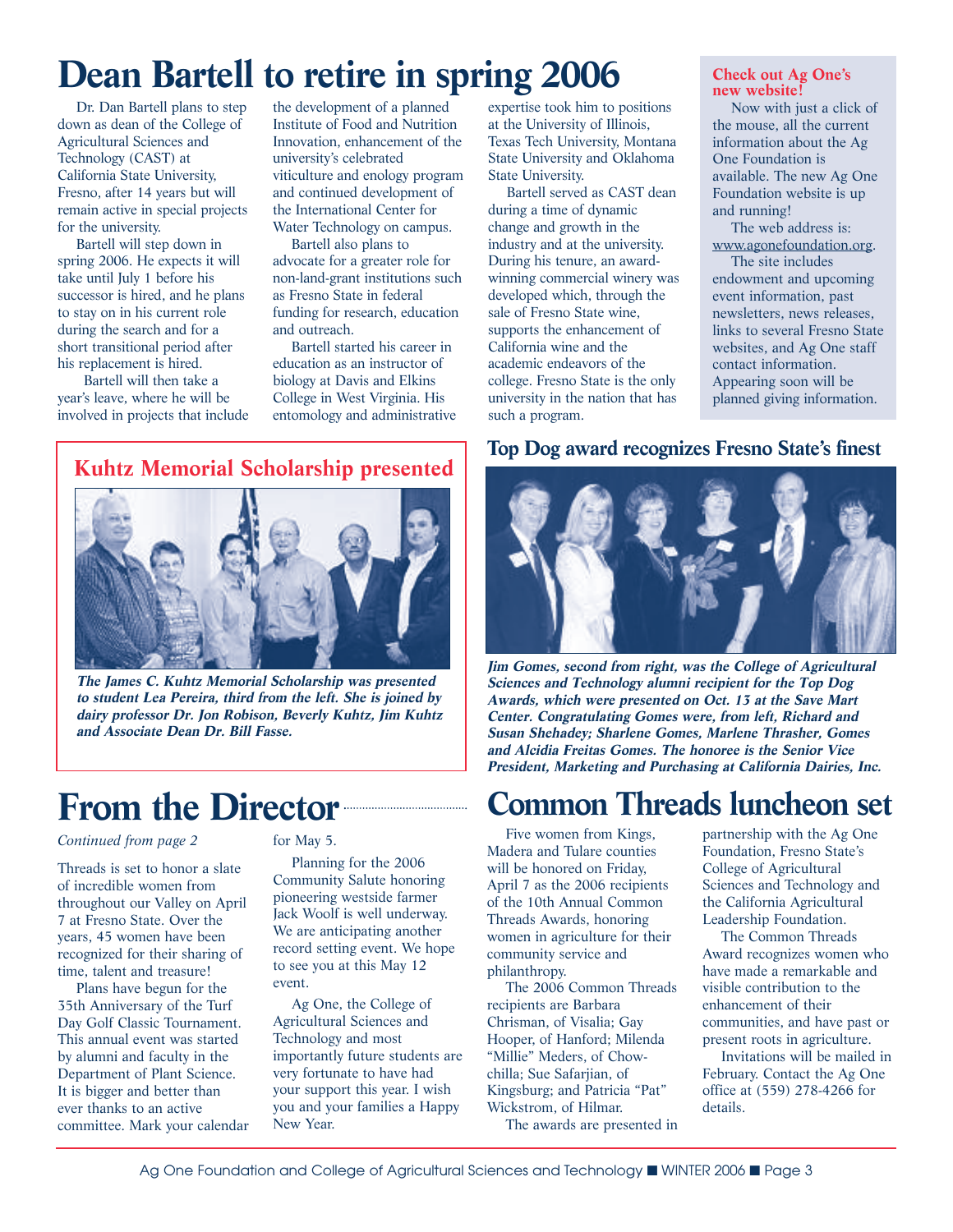## **2005 Ag Boosters Barbecue was one of the best ones ever**

The 28th Annual Ag Boosters Barbecue netted more than \$20,000 for the Ag One Foundation and more than \$17,000 for California Women for Agriculture (CWA). Nearly 900 tickets were distributed for the annual event, making it one of the more successful barbecues in recent years.

Adding to the ambiance was a Fresno State Student Jazz Band, which was a nice addition to the evening. Also new this year was the Grape Tasting Table, complete with some of Fresno State's finest table grapes, made available by John Tufenkjian. The live auction also was a big hit, thanks to Johnny Andrews, of Dos Palos, for a great job auctioneering.

Much of the success of this year's event can be attributed to the Harvest Sponsors, including Clifford E. Bressler & Associates; Chicago Title Company; Fresno Madera Farm



**Daryll Evans won the Grand Raffle Prize, which includes a gift certificate**

**for two to the Fresno State Winemaster's Weekend at Tenaya Lodge in March 2006.**



**Melissa Bray was the winner of the Fuzzy Dice Game.**

**Photo credit: Susan Der Manouel**

Credit; MetLife Ag Investments; Prudential Financial Ag Investments/ Capital Ag Property Services; Rain & Hail

### **Fantasy Vacation winner announced**

Carl Ueland, of Fresno, was the lucky person to win the Ag One 2005 Fantasy Vacation.

Ueland has his choice of a "Fantasy Vacation" to one of several special destinations, including a seven-day cruise to Alaska, a nine-day tour of Italy, seven days in Kauai, Hawaii, eight days in Ireland, and 11-days in Spain. The prize includes one of these all-expense paid trips for two persons, plus \$1,000 in spending money.

Almost \$10,000 was raised for the Ag One Foundation from the annual event, including sponsorships from Baker, Peterson and Franklin, LLP Certified Public Accountants; Britz Fertilizers, Inc.; Westside Finance LLC; and Campos Brothers Farms.

Insurance Services; RCO Ag Credit, Inc.; Union Bank of California; Valley Small Business Development Corp.; Visalia Produce Sales; and Western Farm Services, Inc.

The Dennes Coombs' Riverbend Ranch near Madera once again provided a beautiful backdrop for the festive evening. The event also featured a silent auction, CWA's County Store, cheese from Valley dairy processors, award-winning Fresno State sausage sampling sponsored by CAPCA, Fresno State wine, desserts, a raffle and door

prizes. The 2006 Ag Boosters Barbecue is set for Sunday, Sept. 10.

## **Dr. Carl Pherson retires after 30 years with University**

**Endowment established; donations being accepted**

Dr. Carl Pherson – a name synonymous with California State University, Fresno's College of Agricultural Sciences and Technology for more than 30 years – has stepped down. Pherson officially retired this fall as director of agricultural operations at Fresno State, after more than 30 years at the university.

Special recognition was held on Oct. 18 at O'Neill Park on campus, during the annual College of Agricultural Sciences and Technology Fall Barbecue.

At the barbecue, several faculty, students and friends paid tribute to Pherson for his involvement at Fresno State as a professor and director of the College's school farm and livestock operations.

As part of the tribute, Ag One President Mark Dutra



**Ag One President Mark Dutra, center, presents a special shovel customed-signed by Ag One directors to Dr. Carl Pherson, left, as his wife Julie, and Dean Dan Bartell, at right, look on.**

presented Pherson with a special shovel, signed by all of the Ag One directors. "It was a very fitting gift," said Dutra. Succeeding Pherson is Dr.

Ganesan Srinivasan, who was the principal scientist and associate director of the maize program at the International Maize and Wheat

Improvement Center in Mexico. As director of farming operations at the University, Srinivasan said his goals include helping farmers compete globally by "competing on quality and exploiting our niche markets while diversifying our portfolio of products."

#### **Endowment established**

To recognize Pherson, an endowment has been established, called the Juliana and Carl L. Pherson Assistantship Endowment. Donations to the endowment have already topped \$11,000.

Pherson has pledged to match donations up to \$12,500 made by March 31, 2006. Donations can be made by calling the Ag One office at (559) 278-4266.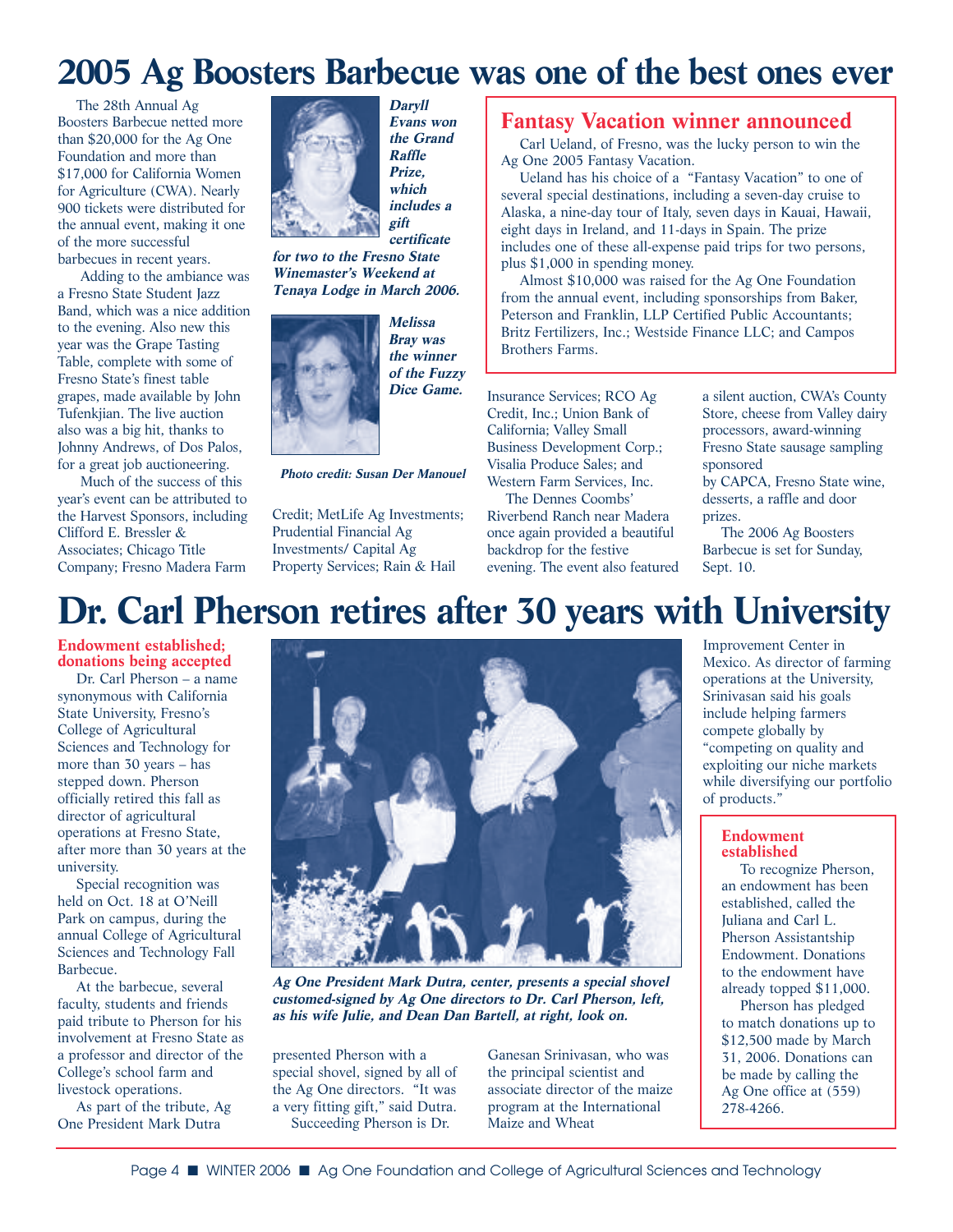

**2006 Ag One President Tim Vaux, at left, and 2005 President Mark Dutra, third from right, welcome new directors, from left Marsha Vucovich, Larry Melikian, Darla Harrel-Skinner, and Mitch Metzler.**



**New officers leading the Ag One Foundation for 2006 are, from left, Secretary Linda Glassman, Vice President Ann Bridges, President Tim Vaux, and Treasurer Cristel Tufenkjian.**

# **New Officers**

### *Continued from page 1*

its new officers for 2006, including President Tim Vaux, of DuPont of Fresno; Vice President Ann Bridges, of Hartford Investment Management – AgriFinance, of Fresno; Treasurer Cristel Tufenkjian, of Kings River Conservation District, of Clovis; and Secretary Linda Glassman, of Britz Fertilizers Inc., of Fresno.

Vaux presented outgoing President Dutra with a plaque and recognized him for his tireless leadership and involvement throughout the year.

In recapping the year, Dutra said, "This year was an exceptional year because of the Board. We either attained or surpassed our goals for each event." *(See Dutra's column on page 2.)* Dutra acknowledged the Ag One Board and officers and the staff, "who made it all happen."

**2005 President Mark Dutra presents out-going directors Liz Hudson, center, and Karen Morais, right, with a clock in apprecia-**



**tion of their years on the board. Not pictured are out-going directors Randy Miles and Kurt Covington.**

## Award-winning wines draw crowd at Annual Fresno-Madera Wine Tasting

Despite a bit of a chill in the air, the Oct. 27 Fresno-Madera Alumni and Friends Annual Wine Tasting drew quite a crowd.

About 140 people were on-hand to sample and buy some of Fresno State's award-winning table and dessert wines. The event was held at the College's Winery and World Cooperage Barrel Room.

The date was later this year to allow the winery to complete the grape crush season.

Ag One volunteer "winepourers" were Doug Benik, Hal and Debora Bolen, Ann



**The Fresno-Madera Alumni and Friends wine tasting featured the university's table and dessert wine collection.**

Bridges, Linda Glassman, Earl and Liz Hudson, Harry Karle, Randy and Roslyn Miles, Karen Morais, Rod Stark, Marlene Thrasher, Cristel Tufenkjian, Tim Vaux and Gary Wiens.



**Enjoying the Ag One wine tasting were, from left, Dr. Peter Smits, Elise and Larry Layne, and Jan and Bud Richter**

# **Jack Woolf Salute**

*Continued from page 1*

Tim Vaux.

serving as the naming sponsor for the event. Serving as honorary co-chair of the event are Price Giffen, Winston P. Handwerker, John C. Harris, Larry Isheim, Jim Martin and

Serving on the 2006 Community Salute Planning Committee are: Hal Bolen II, Ann Bridges, Susan Der Manouel, Jerry DiBuduo, Al Dingle, Mark Dutra, Dan Errotabere, Anne Franson, Linda Glassman, Alcidia Freitas Gomes,Teresa

Groppetti, George Helvey, Jim

Martin, Christy Melvold, Karen Morais, Pat V. Ricchiuti, Marlene Thrasher, Tim Vaux, Dwight Wiegand, Sarah Woolf, and Gary Wiens.

There are several sponsorship opportunities available, including the High Yield Club sponsor at \$5,000, Five-Bale Club sponsor at \$2,500, Four-Bale Club sponsor at \$1,000, and Three-Bale Club sponsor at \$500. Tables of 10 will be available for \$1,000 and individual tickets for \$100. To become a sponsor, contact the Ag One office at (559) 278-4266.